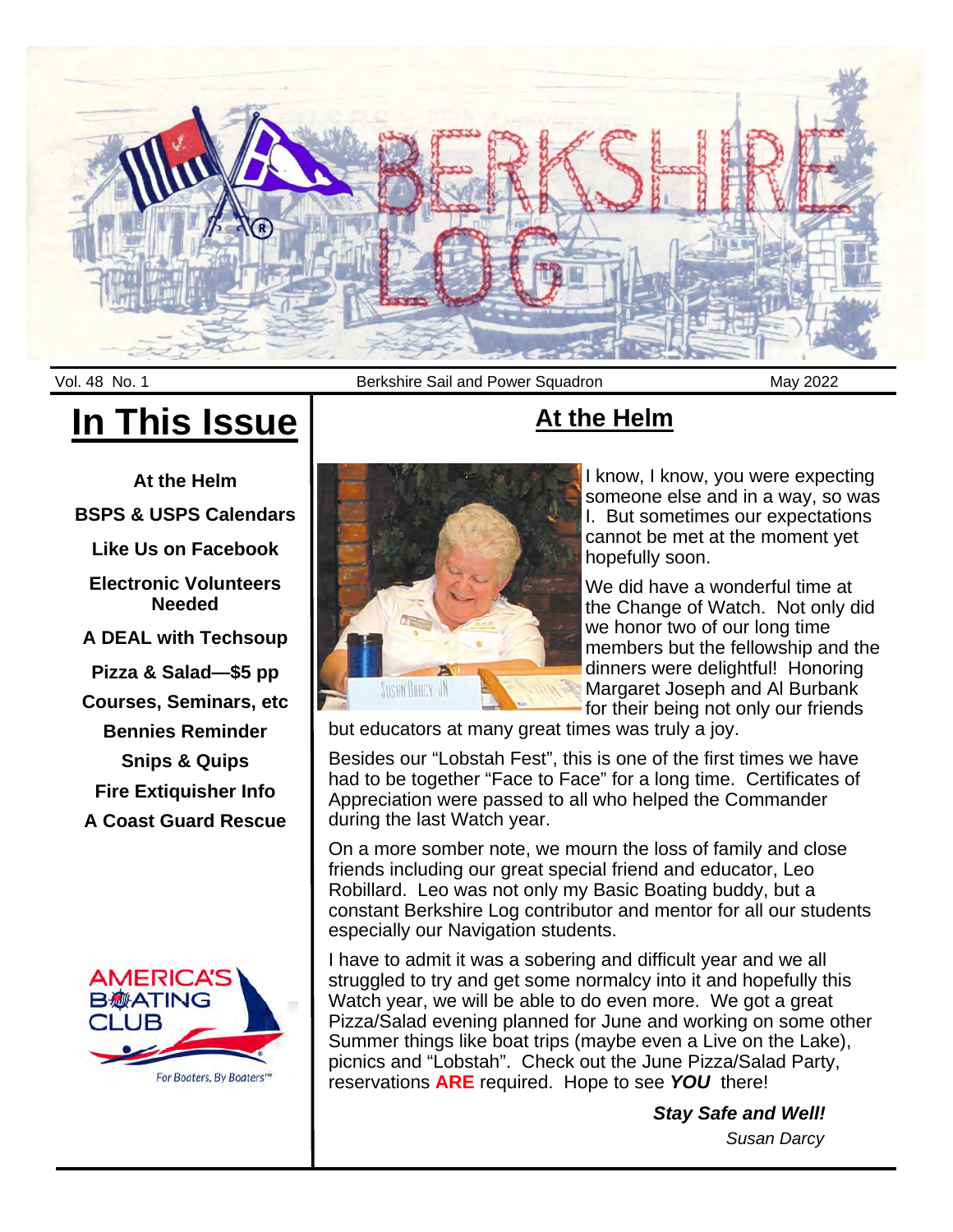*OFFICERS:* 

**BSPS & USPS CALENDARS June 9, 2022 - Pizza & Salad at Zucco's 6PM - Details on page 5. June 19? - D2 Winter Council & Spring Picnic, Live on the Lake, Lobstah Fest June thru September — Boating Rendezvous Sept. 11-Sept. 18 2022 - National Governing Board - Raleigh, NC Feb 19-Feb 26 2023 - National Annual Meeting - Orlando, FL**  ———————————————————–———-— **Possible Courses being offered soon! Weather Seminar — 2 hours New Boat Handling Course (New & Improved Seamanship) — 6 weeks ABC (Basic Boating) — two Saturday**  *What courses are YOU interested in? Let either Tom Dailey or Susan Darcy know what you would like to take.* 

### Like Us on Facebook

Read informative articles about boating



See announcements for courses and

https://www.facebook.com/pages/Berkshire-Sail-and-Power-Squadron/528850690570303?ref=hl

## **Berkshire Sail & Power Squadron**

Forty Eight Years of Service to Boaters 1974 - 2022

. . . . . . . . . . . . . . . . . <u>.</u>

## *Please Remember...*

All members are requested to notify our commander or editor of the death of any other member or a member's family as soon as possible. We want to express our condolences in a timely manner and we need the help of all our members to this end.

upcoming

**June, July, August - In planning stages** 



*Berkshire Log* 

or Peter - 413-441-5934 or Fred - 413-499-1030 or Rich - 413-443-2858

**View, Download, and Print this issue and all back issues of the** *Berkshire Log* **In LIVING COLOR at:** 

**http://www.usps.org/d2/d2\_squadron\_news.html**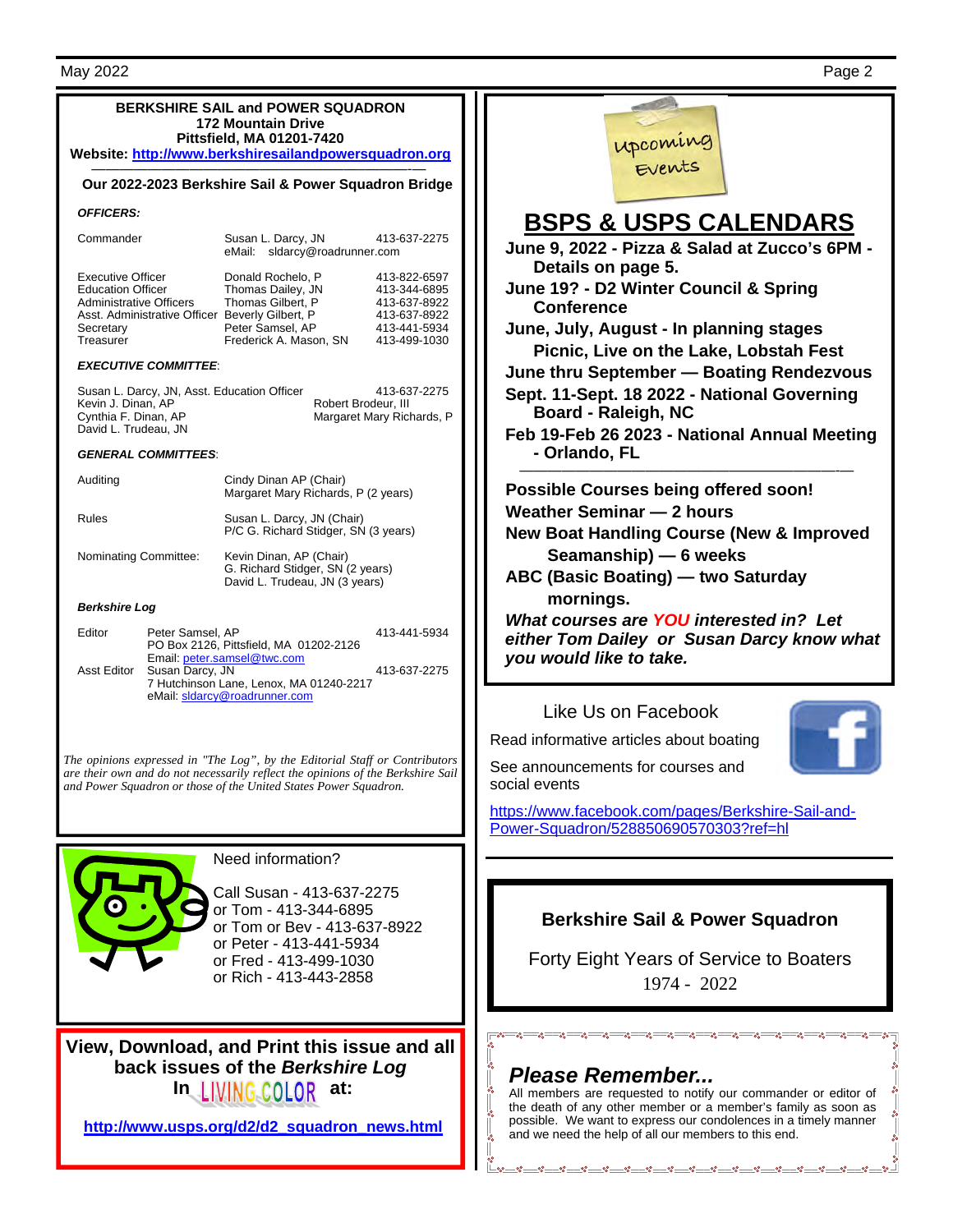**HELP! HELP!** WE NEED YOU!<br>Please, please, Volunteer! **We need to verify and maybe update our Squad**ron By-Laws to make sure they are in agreement with the model Squadron By-Laws. It will all be done remotely and at your own pace. We still have two openings for members to help for this pure electronic job? **Contact Susan (Rules Committee), 413-637-2275**. "There are certain queer times and occasions in this strange mixed affair we call life when a man takes this whole universe for a vast practical joke, though the wit thereof he but dimly discerns, and more than suspects that the joke is at nobody's expense but his own." . *Herman Melville, from "Moby Dick"* The new Boat Handling (replacing Seamanship) has the following sections: 0–Getting Started 1–Rules of the Road 2–Confidence in Docking and Undocking 3–Boating with Confidence 4–Anchoring with Assurance 5–Emergencies on Board 6–Knots and Line Handling Final Thoughts **What do you want to learn? Please let us know. Tom or Susan** Page 3 May 2022 **New Microsoft Donated Applications from TechSoup**  TechSoup has been the source that provides non-profit organizations, like BSPS, an opportunity to receive donated computer software and hardware. BSPS has used TechSoup for many years to receive software from Microsoft, Abobe, and other companies that donate to non-profits. Each company has eligibility rules and nonprofits are vetted against these rules by TechSoup. These rules and donated products are subject to change over the years. A significant change from only Microsoft will become effective on April 4, 2022. In the past, Microsoft has donated Windows operating systems, Office suites, and individual applications that are installed on local computers owned and used by our members for the benefit of BSPS. A few years ago Microsoft entered the arena of cloud computing and offered a subscription-based Office suite in addition to their on-premises (local) software. The difference between on-premises software and cloud subscription software is significant. The on-premises software, like Office 2019 Standard, is a license to use on one computer forever. Free upgrades are provided for a limited time, usually two years. After two years, newer versions would require purchasing a new license. The cloud subscription software, like Microsoft 365 Premium, is the same suite of on-premises Office applications but it is useable as a cloud-based application or it can be downloaded and installed on a local machine and used off-line. This cloud software is continuously updated so that users always have the latest version. Documents and files that are generated with this cloud software can be stored in the Microsoft cloud and shared with other members of the non-profit organization. There are no future upgrades to purchase. So what is changing on April 4, 2022? Until this deadline, BSPS can still request donations of Office suites as on-premises software. The latest Office version is 2019 Standard (32 or 64 bit versions) and the TechSoup administration fee is \$52. This suite includes all applications except Access. Access can be obtained separately for \$18. Windows 10 upgrade is available for \$27. After this deadline, donated Office suites will not be available, but discounted versions will be offered. The discounted versions will have an administration fee of 3- 5x the current donated cost. Windows 10 upgrade donations will continue to be available. However, for BSPS, we can request donations of Microsoft 365 Premium. This cloud-based package includes all of the same applications as Office 2019 Standard, plus Access, plus the Windows 10 operating system upgrade. The cost for Microsoft 365 Premium is ZERO for the first 10 licenses and just \$5 for each addi-*MAYBE WE CAN OFFER SEAMANSHIP ELECTRONICALLY* **Let us know if you need a name tag with our own "Moby" on it (No Charge for them). Send an eMail with names needed to Cdr Susan at sldarcy@roadrunner.com with names needed.**  *Pizza and Salad Party* **Date: Thursday, 9 June 2022 Time: 6 PM to ???? Where: Zucco's Restaurant What to Bring? \$5 per person for food Reservations a** *MUST* **to Cdr Susan at: 413-637-2275 or sldarcy@roadrunner.com** 

*Search for more details on other pages!* 

*(Cont'd on Page 4)*

tional license after the first 10.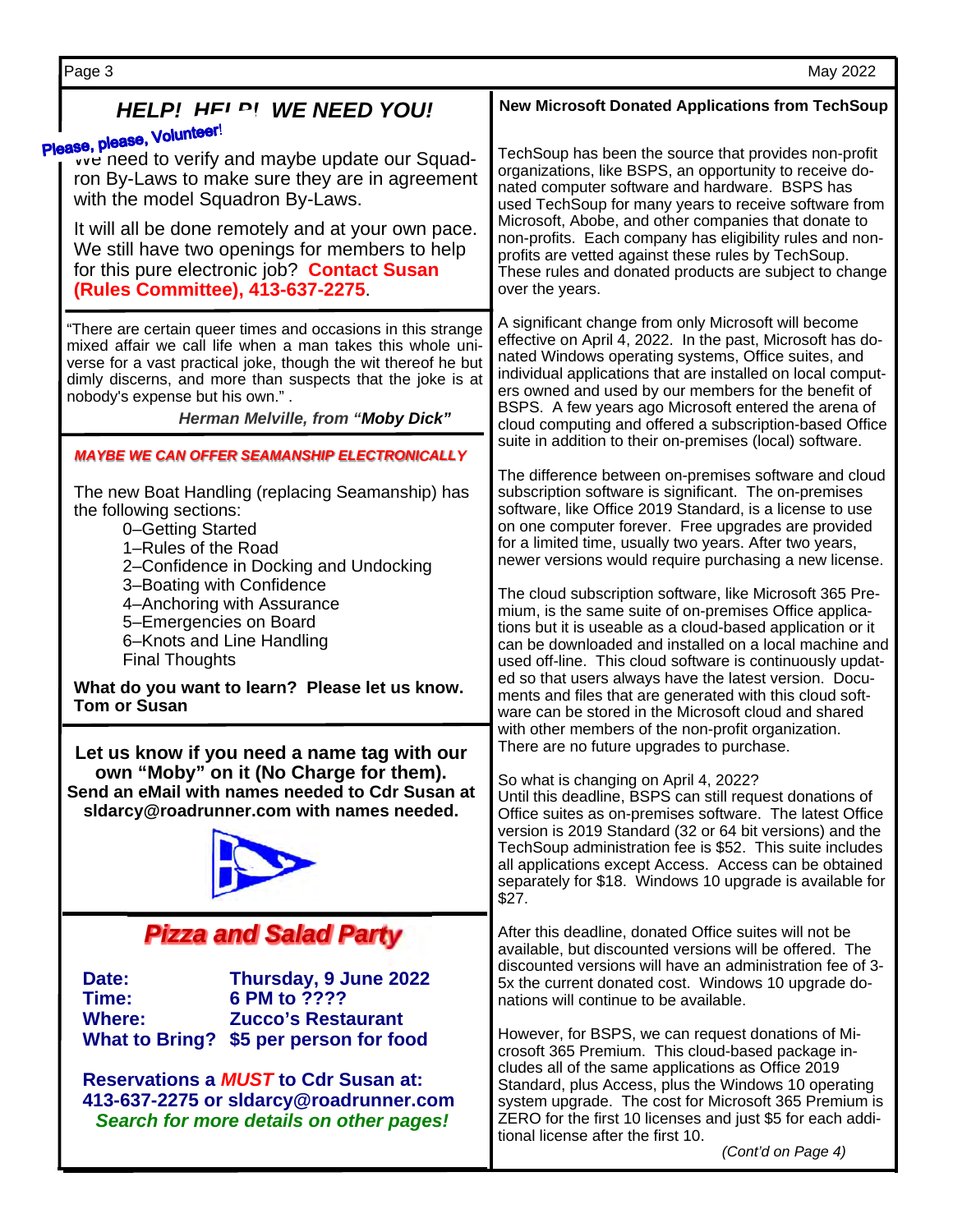### May 2022 Page 4

But here is the fine print: Microsoft requires that users of donated Microsoft 365 Premium store some (not all) of the resulting documents and files in the cloud. 1Tb is provided for each license at no additional cost. So those of us that generate reports, articles for our publication, and in general any file that would normally be sent by email could use the cloud to share, collaborate, and meet the Microsoft requirements.

If anyone wishes to obtain any of this software or if you have questions, either before or after the April 2022 deadline, please contact P/C Richard Stidger, SN.



# **Coastal evacuations urged as Hurricane Henri heads north**

©Provided by Associated Press Robin Berthet, of Sheffield, Mass.**, (one of our members)** watches as his sailboat is hauled out of the water onto dry land in advance of an expected storm, Friday Aug. 20, 2021, in Plymouth, Mass. New Englanders, bracing for their first direct hit by a hurricane in 30 years, are taking precautions as Tropical Storm Henri barrels toward the southern New England coast. (AP Photo/Phil Marcelo).

Q: How many boaters does it take to change a lightbulb?

A: None, because the right size bulb isn't on board, the local marine-supply store doesn't carry that brand, and the mail-order house has them on backorder.



it's not for hand sanitizer, face masks or toilet paper."

# *Snips and Quips*

Some people are lucky enough to have their own private yacht where they can pretty much drop anchor anywhere in the world, whenever they want! Some day, I might be lucky enough to step on board a metal beast like this!



"I finally snapped," the man said. "Last night while I was going over the bills, I discovered how much money my wife squanders and I hit the roof." "What did you do?" asked his friend. "I stormed into the bedroom and gave her a lecture on economy and thrift." "Did it help?" "I'll say. Tomorrow we're selling my boat and sailing equipment."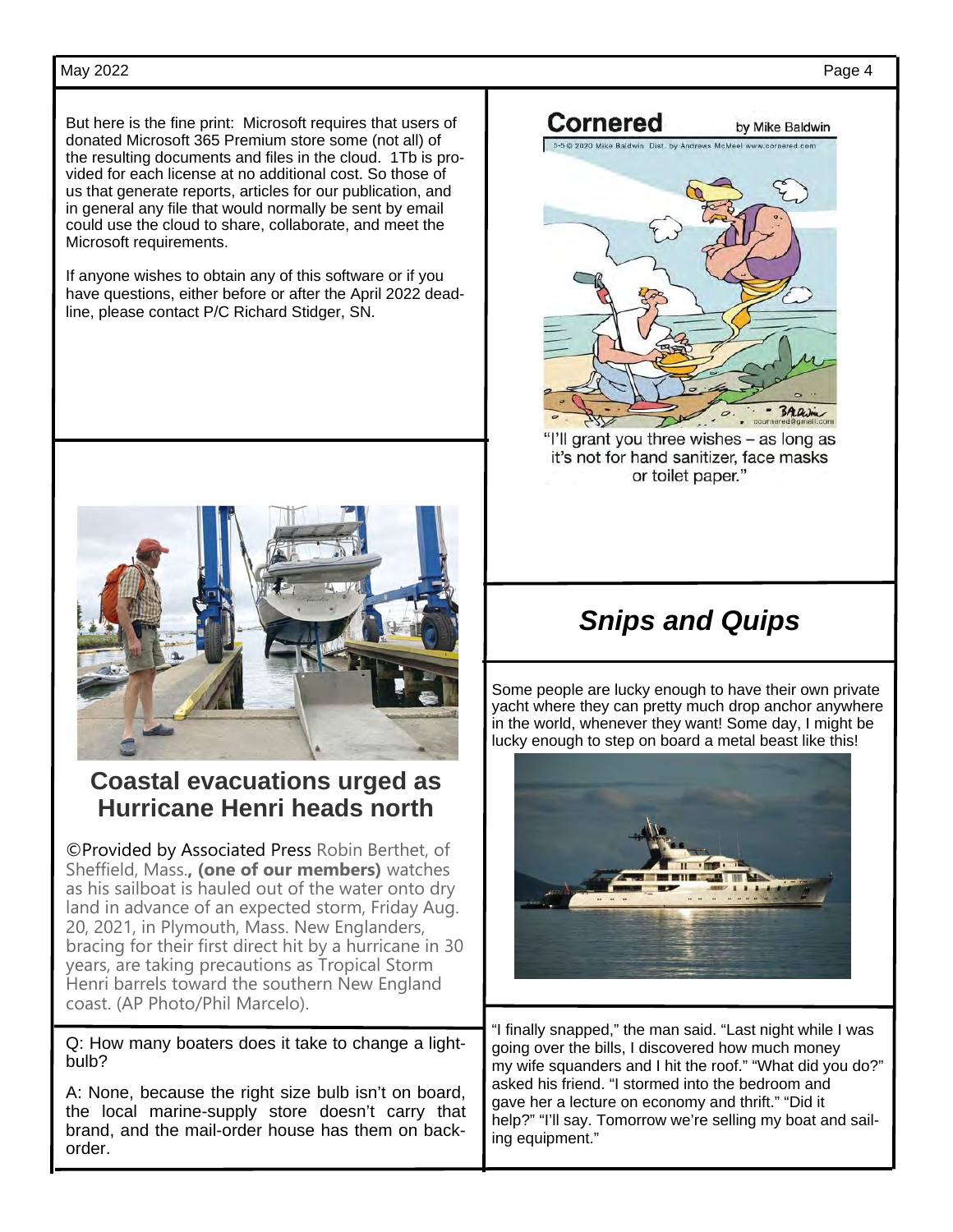

**Don't forget our List of Benefits with Our Membership which frequently get updated.**



**Our benefit package is growing rapidly.** The benefits are structured to the **USPS MEMBER**, and can only be obtained by a person with a current membership card. For more information on each benefit go to the link below and click on the benefit you want to know the details: https://www.usps.org/departments/14000/1450001/1450001-benefits-alphabetical